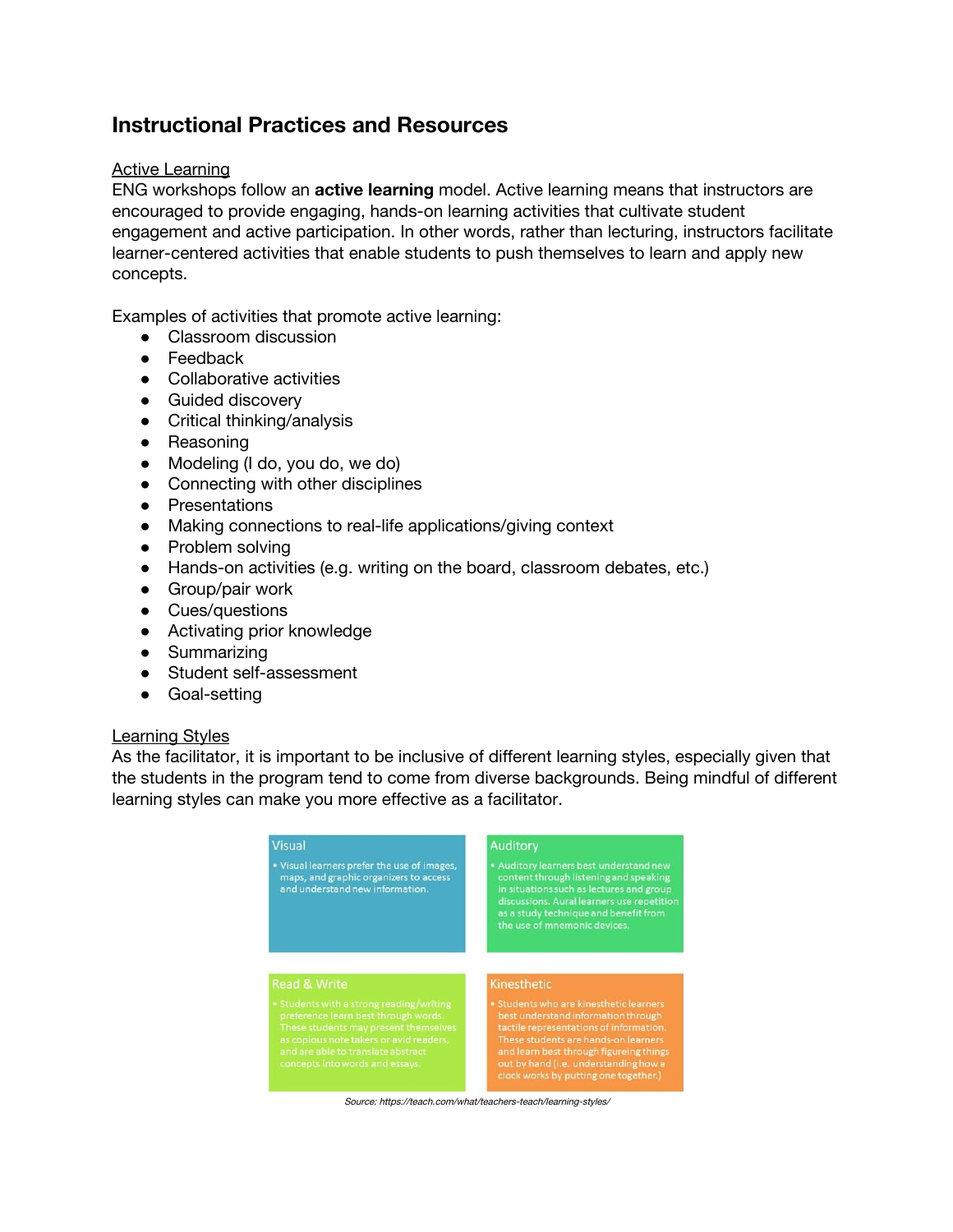The table above suggests that students often fall into one (or more) of the following learning styles: visual, auditory, read & write, or kinesthetic. It is often most inclusive for students when facilitators cover multiple learning styles through their instructional methods. For example, when teaching about a bell curve in statistics, a teacher could describe the bell curve aloud, while using a power point slide with a photo and written caption to maximize the lesson's effectiveness.

#### Pausing and Prompting

Wait time is especially important for critical thinking situations. Often, teachers will ask a complex question but not wait too long for the complex answer; instead, they will begin prompting students or even answering the question. It can be beneficial to sustain the pause. If, after waiting 15-30 seconds, it becomes clear that the students do not know the answer, try to prompt them and guide them to discover the answer on their own.

#### Movement

Moving around the room is often extremely helpful. This can come in the form of moving about when lecturing, floating from student to student to provide one-on-one guidance, or even gesturing while presenting. Individual attention can go a long way in helping a student overcome a difficult concept, motivating someone, or even just communicating a point more clearly. Thus, as a facilitator, try to actively seek out students who might need help during individual activities.

#### Positive Reinforcement and Encouragement

Positive reinforcement is a subtle yet effective way to motivate students to participate. For example, simply saying "thanks for volunteering" to a student who has raised his/her hand will communicate to other students that this behavior is appreciated and exemplary. In a similar vein, acknowledging good behavior (listening, participating, being prepared, being responsible, helping other students, etc.) will simultaneously motivate students to continue the behavior and encourage other students to follow suit.

Encouragement is also a highly effective teaching habit. Some students may be more reserved toward participating or sharing answers, and it is one of your roles as a facilitator to empower them to do so. While a facilitator might not always know the reason for the reserved behavior, it is helpful to consistently encourage.

#### Teaching suggestions

These practices often help in the classroom, but may need to be adapted depending on the students you are working with and the situation you are in. (Source: Wojo Womack)

- 1. Project your voice.
- 2. Check in and have students teach back to you what you just covered. (Not just regurgitate.)
- 3. Move around the room as you speak if possible.
- 4. Be mindful of your pace. (Slow and steady vs. fast and energetic.)
- 5. Continuously use positive reinforcement, but vary your delivery.
- 6. Describe/Explain, Bullet Point, Model/Example, Bullet Point Recap.
- 7. Use the Multiple Intelligences approach whenever possible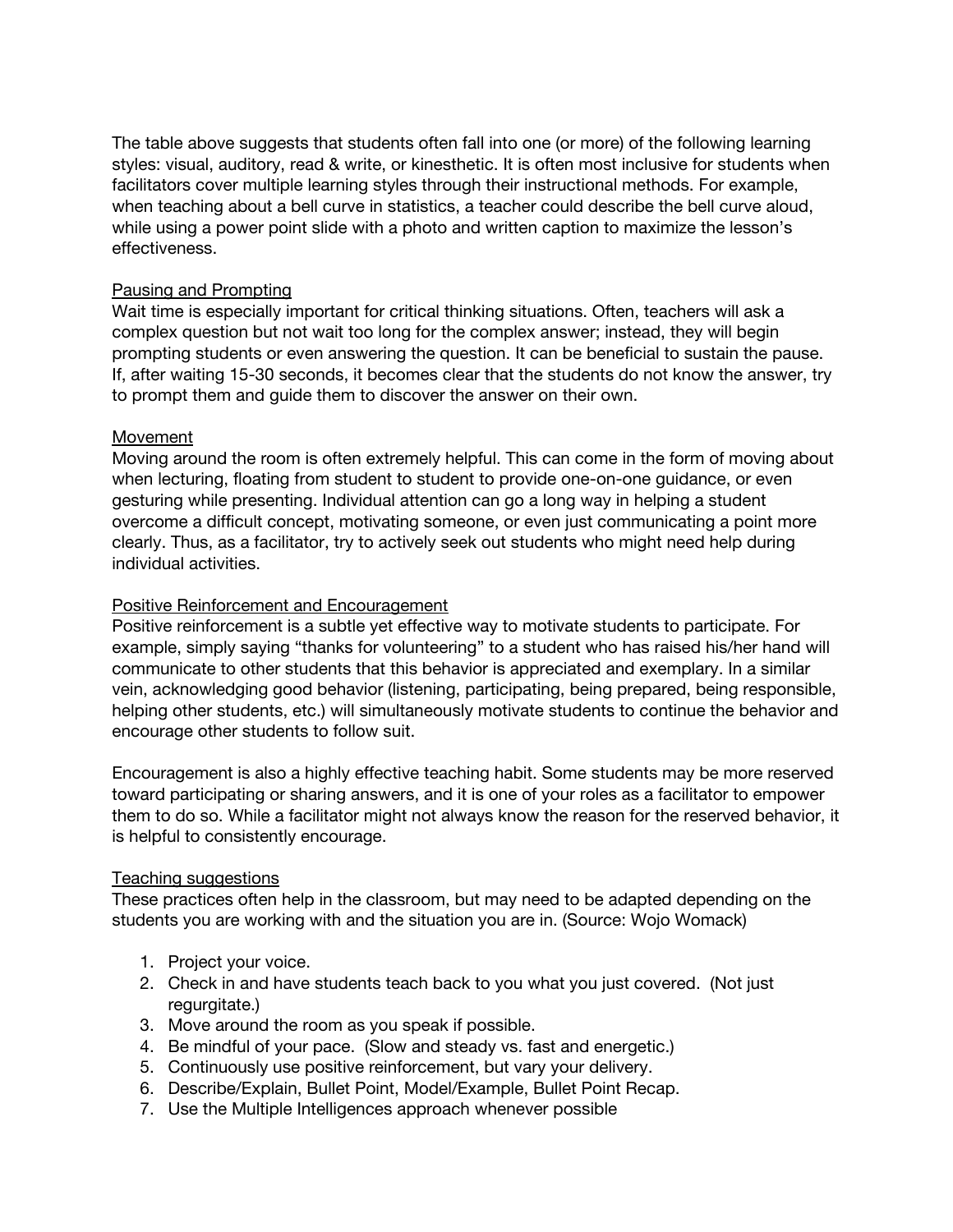1. Identify and play to their **strengths**

# The Be's

These practices often help in the classroom, but may need to be adapted depending on the students you are working with and the situation you are in; there is no "one size fits all" approach to teaching. (Source: Wojo Womack)

- Be genuine. (Know what you have to offer. Bring all applicable traits, experiences and knowledge to bear)
- Be persuasive. (Reciprocity [Incentive], Consistency [Buy in], Consensus [Social Proof], Relating [relate to, aspire to, or compliment them], Authority [Expert or knowledgeable.]
- Be prepared. (Material, Equipment, Supplies, etc...)
- Be knowledgeable and aware. (Know the material, know your students, know the culture.)
- Be deliberate, clear, and concise. (Premeditate your actions and they should be a means to a specific end. Understand your intentions vs. their perception. Use less words.)
- Be confident. (Not arrogant. Comfortable in your position in the class, school, life.)
- Be approachable. (Students should feel they can talk to you.)
- Be "fair". (Establishing norms and protocol.)
- Be consistent.

## 6 Principles of Persuasion

These principles can be helpful in connecting with your students and having a cooperative learning environment. (Source: Wojo Womack)

- **Reciprocity** More likely to do something for someone because that person did something for you.
- **Scarcity** Less of something makes it more valuable.
- **Authority** Perception of credible, knowledgeable expert or someone in charge.
- **Consistency** Getting them to take a baby step. Then they are more likely to continue. Commit a little.
- **Liking** Similarity, complimentary, cooperate towards mutual goals.
- **Consensus** Everyone else is doing or not doing it. Social cues.

## Self-Assessment Questions: Know who you are and what you bring to the table

The following are a series of question that will give you perspective on who you are and what views, philosophies, and principles you bring to the classroom. If your students also answer these questions, you may find common ground or at least some understanding of where they are coming from, who they are, and what they are bringing to the classroom. (Source: Wojo Womack)

- Do you make friends easily? What is the first thing you do when meeting someone new?
- What is something about you that everyone seems to like? (What personality traits have you been complimented on or recognized for?)
- When was the last time you yelled or screamed at someone and why?
- What are your top three skills?
- What are your top three personality traits